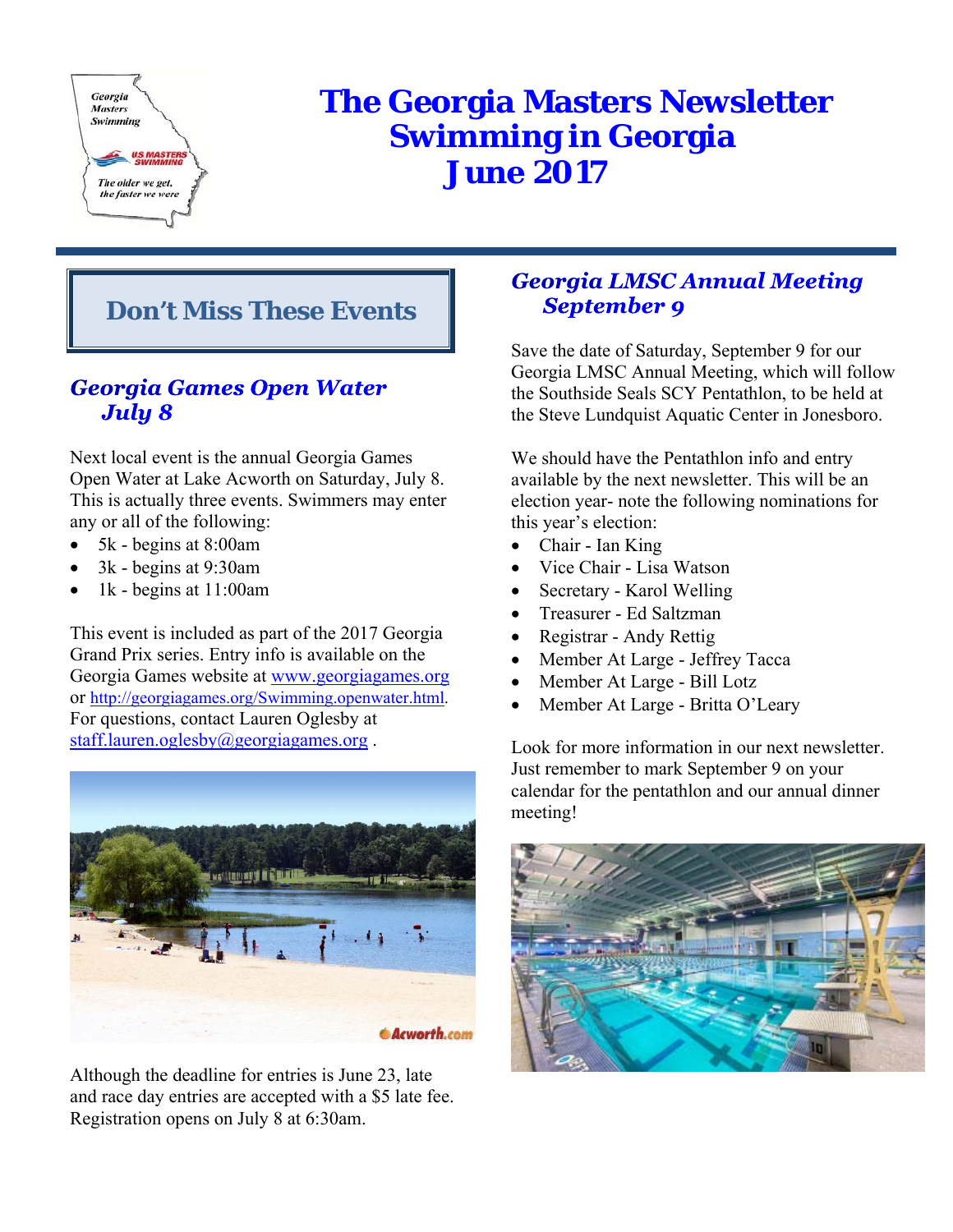## **USMS Convention**

This year's USMS Convention will be held in Dallas on September 13-17. Georgia will be represented by delegates **Lisa Watson, Ed Salzman,** and **David Morrill**. Also attending from Georgia will be **Rob Copeland** (Dixie Zone at large representative) and **Ian King**. Contact one of these representatives if you have any issues you'd like addressed at the convention.

## **2017 Grand Prix Series**

The following events have been chosen for the 2017 Georgia Grand Prix Series:

- March 25-26 St Patrick's Day SCY
- June 17 Bulldog LC  $\omega$  UGA
- July Georgia Games Open Water
- September 9 SSS Pentathlon

## **Meet Recaps**

## **Bulldog LC Recap - June 17**

Another great turnout at the annual Bulldog Invitational, held at the UGA natatorium on Saturday, June 17. Nearly 100 swimmers participated from throughout the state and Dixie Zone. Georgia participating teams included: host team Athens Bulldog Swim Club (ABSC), Atlanta Rainbow Trout (ART), Atlanta Water Jocks (AWJ), Dynamo Masters (DYNA), Georgia Killer Whales (GMKW), Gwinnett County Masters (GMAC), Nautical Milers (NAUT), Marietta Stingrays (RAYS), Swim Atlanta Masters (SAMS), Swim Macon Masters (SMM), Southside Seals (SSS), Windy Hill Aquatics (WHA), and Northwest Y Grayfins (YGF).

The top four team finishes were GMKW (1,791) ABSC (798), YGF (686), and SAMS (425.

Many good swims at this meet- results are posted on the Georgia website https://www.georgiamasters.org/GAM/meet\_results.cfm.

A nice welcome back to **Irwin Stolz**, returning to his first swim competition following heart surgery. Glad to have you back in the water! Many thanks to meet director **Craig Page** and all of the Bulldog volunteers for their hard work in putting on this great event. And kudos to **Ian King** for his beautiful singing of the national anthem to start the meet. We can add singing to Ian's list of attributes.

Tentative date for next year's meet is Saturday, June 2.

## **More SC Nationals Results**

We have several more swimmers from Georgia who competed at this year's Spring Nationals in Riverside-sorry that these swimmers were left off of our recap list in last month's newsletter. The following swimmers had at least one Top Ten finish and we had several All American first place finishes.

- **Julie Woody** (W18-24) Coastal Empire Racing;  $1<sup>st</sup>$  place - 50 free, 100 free, 50 back, 100 back, 100 IM; 2nd place - 50 fly
- **Jacqueline Hendrix** (W18-24) Coastal Empire Racing;  $1<sup>st</sup>$  place - 200 fly;  $2<sup>nd</sup>$  place - 50 breast, 100 breast;  $7<sup>th</sup>$  place - 100 fly
- **Elizabeth Roberts** (W25-29) Coastal Empire Racing;  $1<sup>st</sup>$  place - 200 breast;  $2<sup>nd</sup>$  place - 50 breast, 100 breast;  $6<sup>th</sup>$  place - 50 free;  $7<sup>th</sup>$  place -100 IM
- **Tara Buzzelli** (W45-49) Northwest Y Grayfins; 2nd place - 100 IM; 3rd place - 50 breast, 100 fly;  $4^{th}$  place - 200 IM;  $5^{th}$  place -100 breast;  $6<sup>th</sup>$  place - 200 breast
- Nicholas Purrington  $(M18-24)$  UC45;  $6<sup>th</sup>$ place - 50 back, 100 back
- **Philipp Davydotchkin** (M30-34) UC45; 3<sup>rd</sup> place - 50 free;  $5<sup>th</sup>$  place - 100 free;  $7<sup>th</sup>$  place -100 IM;  $8^{th}$  place - 50 fly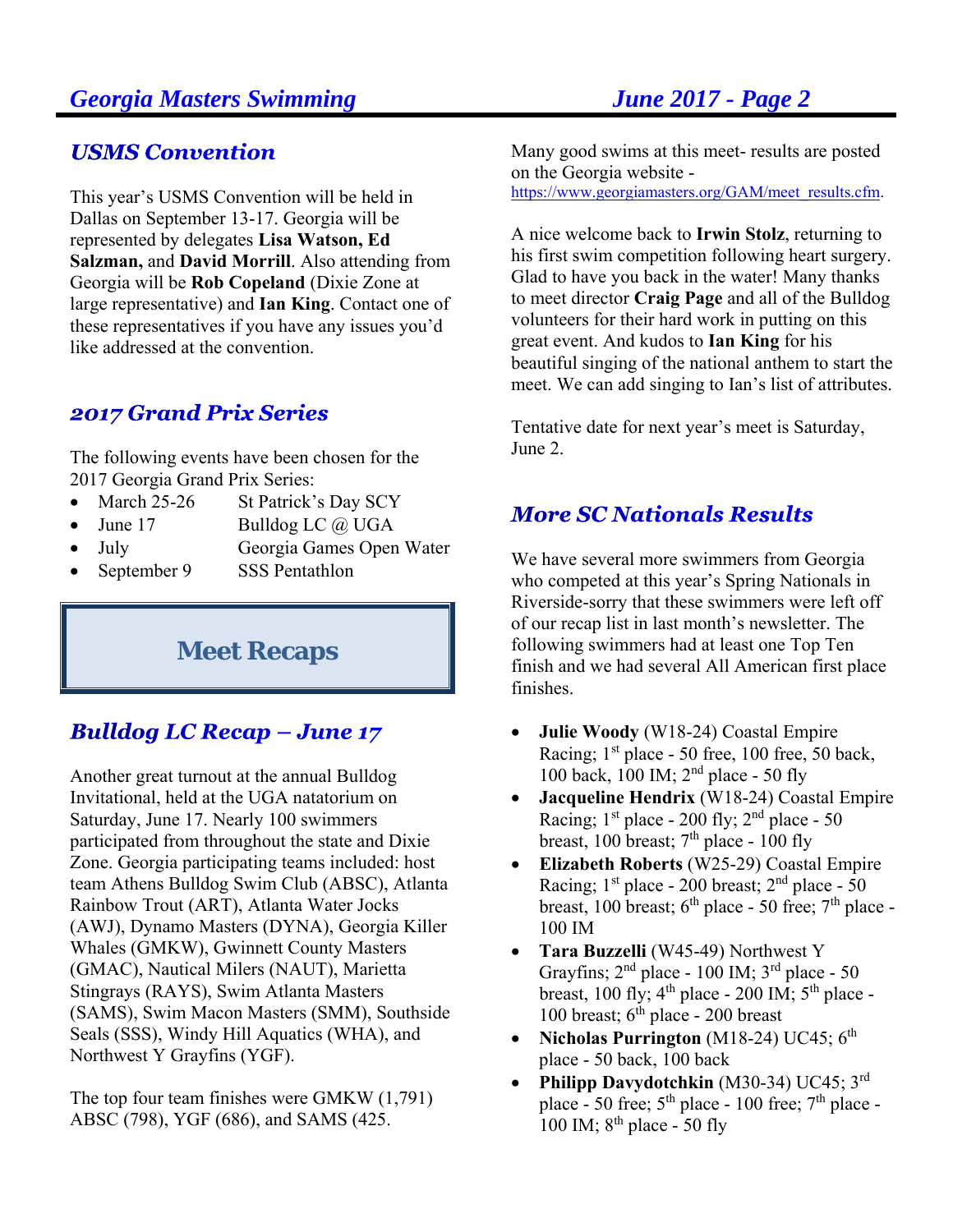- **Justin Hong** (M30-34) UC45;  $6<sup>th</sup>$  place 50 breast; 8<sup>th</sup> place - 100 breast
- **Douglas Carrington** (M35-39) Andrew & Walter Young Y; 6<sup>th</sup> place - 200 back; 10<sup>th</sup> place - 100 back
- **Keith Berryhill** (M55-59) Windy Hill Aquatics; 8<sup>th</sup> place - 200 free

Keith also had the opportunity to swim a family mixed relay with his brother Stuart and nieces Heather and Hayley.

Many of these Georgia swims broke existing Georgia records. **Julie Woody** set Georgia records in all of her events. Also setting Georgia records were **Jacqueline Hendrix** (1 record), **Elizabeth Roberts** (3 records), **Tara Buzzelli** (3 records), and **David Hildebrandt** (3 records), whose results were listed in the May newsletter. Congratulations to all these swimmers on their great swims!

## **Other News**

### **Swimmer Profile -Mickey Buono** By Elaine Krugman



Wanting to mix things up a bit for this column, I recently posted a message on the Georgia Masters Facebook page that I was searching for fitness swimmers and triathletes to interview. **Ian King** contacted me about his Swim Atlanta teammate,

**Mickey Buono**, a 43-year-old triathlete. I had never met Mickey; however, I enjoyed speaking with him in a recent phone conversation about his experiences with swimming.

Having no formal training or competition experience in childhood, Mickey got into swimming as a way to supplement his running and gym workouts. "My daughter began swimming year around, and (Swim Atlanta Masters Coach) **Pat Eddy** is good at recruiting. He knew I was a runner and that I swam on my own. I didn't have any goals, but I knew I wanted to race a triathlon at some point. I didn't know what [USMS] was, and I didn't have any competitive training; I had no idea. It was always in the back of my mind to start racing [in triathlons]. I ran 5K's and half marathons, but I never had any intention of competing in anything else," Mickey said about joining Swim Atlanta and USMS.

After becoming a member in 2014, Mickey dived right into competition. He raced at three Georgia Tech meets and at St. Pat's. In addition, he twice competed at the Georgia Games Open Water Meet. Adding five sprint distance and three 70.3 distance triathlons as well as still mixing in a few 5K's and half marathons to the racing schedule, Mickey has been a busy competitor.

It was at one of those Georgia Tech meets that the USMS rookie experienced his favorite Masters memory. As Mickey explained about the 800m freestyle event at the 2015 St. Nick's meet, "Ian and I were in the same heat, and we were swimming in lanes next to each other. I was doing all I could do to just hang on his feet to stay with him. That was a fun time." Ian ended up beating Mickey by less than a half of second; however, that swim landed Mickey in the USMS Top Ten.

Whether it's competing in the 800m freestyle, running half-marathons, or racing triathlons; preparing for those events requires many training hours in the pool and on the road. Mondays, Wednesdays, and Friday mornings are dedicated to training 5,000 yards (on average) in the pool under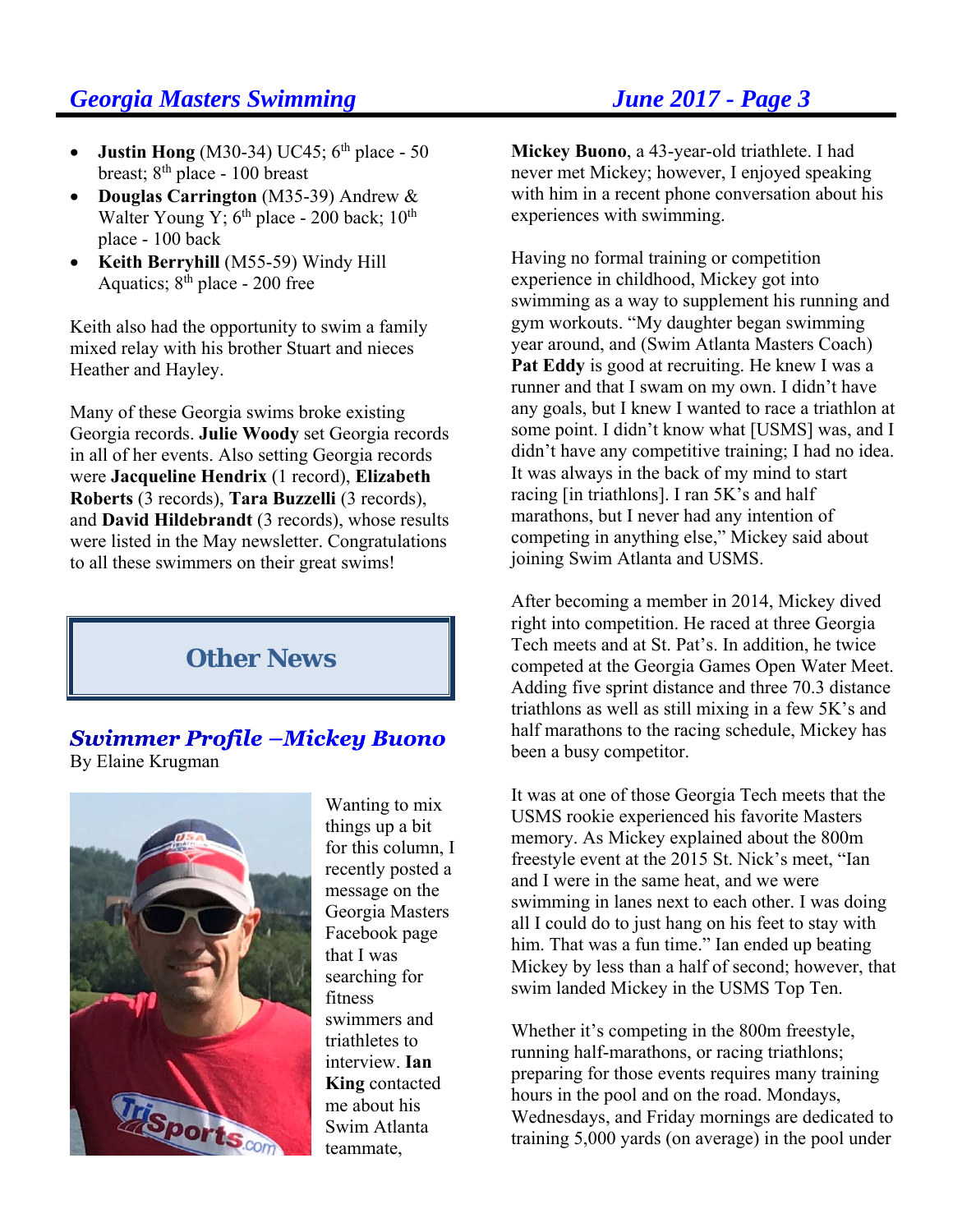Pat Eddy's coaching. On Tuesday mornings, this dedicated athlete heads to the gym to lift a full circuit of weights, and then pounds the pavement for a run or bike ride after work. Thursdays are run or ride days, and on Fridays, he takes the afternoon off. Weekends are spent taking a couple of long runs or rides. In all, Mickey trains every day of most weeks.

When it comes time to sign up for swimming competitions, it's the longer freestyle events this triathlete prefers, gravitating to the races that suit his strengths and training regimen under Coach Eddy. "I definitely prefer distance races. I'm more of a grinder than a sprinter. That, and open water swimming," Mickey explained.

Asked if he had any goals for all the competitions he trains so hard for, this motivated athlete replied, "I would like to go to Nationals at some point. I want to go on at least one qualifying time, so I guess that's a goal; to be able to qualify and go [to Nationals]. Also, it is probably every triathlete's ultimate goal to one day get to Kona (Ironman World Championships)."

In the short term, however, Mickey has a goal he hopes to achieve in his next triathlon. "I haven't hit that sub-5-hour mark yet in the 70.3 distance. I missed it by a minute in my first one, so I'm still shooting for it. It's a goal that's out there, but for me, it's just about improving and doing the best I can do on the day. I just like going out and racing… It's nice to see the hard work pay off. It's about doing the best you can do on the day and enjoying it."\*

For Masters swimmers who may be considering branching out and giving triathlons a try, I asked this versatile athlete if he had any advice. "If you're thinking about it, just go do it, because it's awesome! In my mind, they are so much fun. The people around triathlons remind me a lot of how the people in Masters swimming are. They're a welcoming group of people; everybody's good about giving people who are new to it good advice. Also, a lot of triathletes say swimming is the part

of triathlons they struggle with the most, so if you're a swimmer, you already have that background."

It was clear to me that the friendships Mickey has made during those grueling hours of training and competitions are important to him. When asked who some of the teammates are that he has bonded with at Swim Atlanta that keep him coming back, Mickey replied, "Everybody that's there at Swim Atlanta; it's such a great group of people. Pat's the one that got me started. His love for swimming is so infectious, it's hard not to enjoy it. It kind of translates into everybody that he coaches. I can't single one person out. It's such a tremendous group of people—very encouraging, very thoughtful, and an enjoyable group to be around." Mickey said, adding with a laugh, "The camaraderie; it makes the suffering a whole lot easier when you have people there with you."

Most importantly, the thing Mickey values most about Masters swimming is what it has done for him physically. "I'm probably in better shape at 43 than I was at 33 or 23," he explained, adding that swimming is his favorite triathlon discipline, even though running is still his strongest of the three. "I enjoy swimming, thoroughly. I love [to swim]. It will be something I'll be able to do when I can't run. I probably have a limited window as far as racing triathlons and running."

Mickey hopes he can train and compete in triathlons and swimming for as long as possible. "Whether it's swimming or racing triathlons, or running, or whatever else; it's the journey, not the destination. Whether I'm staring at the black line or sitting on the bike saddle for two-and-a-half or three hours; it's all what makes me whole as a person. My faith, my family; and, this just completes all that."

\**Note: I received an e-mail on May 29th from Mickey stating, "Oh...and I hit that sub 5-hour goal last Sunday in Chattanooga ! Time to set another." Congratulations, Mickey!*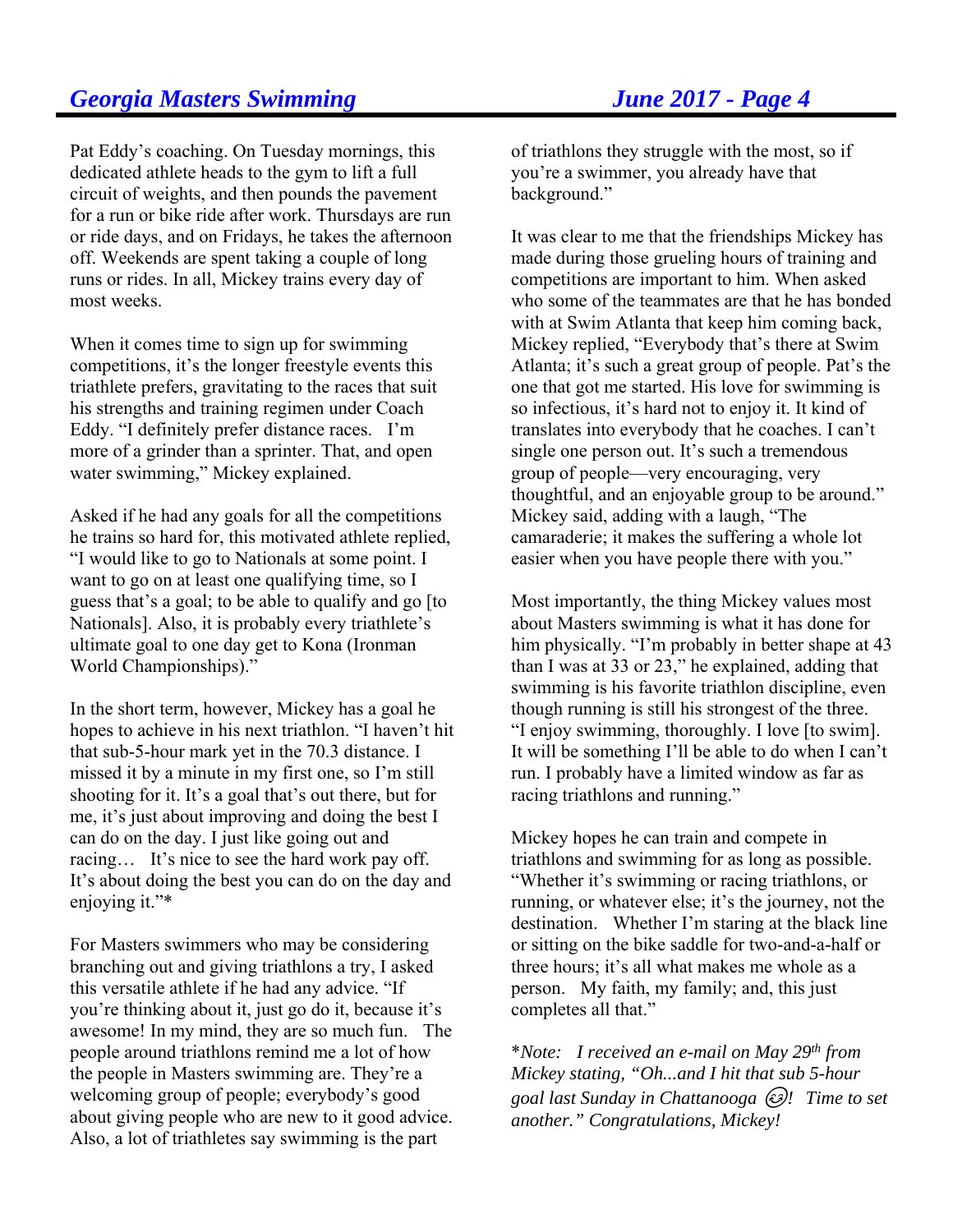## **Staying Self-Motivated as a Solo Swimmer**

By Elaine Krugman

This is the third in a series dedicated to the solo swimmer. It first appeared at www.Swimspire.com

Whether you swim with a team or solo; all of us swimmers have had our issues staying motivated at one time or another. Being a solo swimmer can make it even more difficult if there isn't anyone around to encourage you.

Self-motivation is the key to happiness and success when going it alone as a swimmer; so, read on for tips on how to stay fired up to keep on swimmin'.

### *Why do you swim?*

First, it's important to answer this basic question: Why do you swim? It's very difficult to stay motivated to do anything you don't really want to do. Are you swimming just because your doctor told you to swim for health reasons? Is it because you love running and cycling, but you have to swim to compete in triathlons (your latest New Year's resolution)? Or, do you love the way swimming makes you feel, both mentally and physically? Maybe it's because you swam as a kid, and you want to do it as an adult on your terms, rather than having a coach constantly barking orders at you. Hey, maybe it's even for several of these reasons.

The bottom line is this: If you know why you swim, it will help keep you motivated to get wet. Embrace habits that make you happy.

Are you a morning person or a night owl? What time of day are you more likely to make swimming a habit? Work, family, and other commitments will dictate your available time slot for swim workouts; but, if you have a choice, swim at a time you are most likely to stick with on a regular basis. This is one of the advantages of being a solo swimmer; we have more control over our swim schedules than team or workout group swimmers do.

For me, I find it easiest to stick with a routine of swimming first thing in the morning. I'm not necessarily an early riser, but swimming is my first appointment of the day. Nothing else gets scheduled on any day until the afternoon, whether it's helping my husband with his part-time business, doing volunteer work, scheduling appointments, or running errands. My friends also know I don't check e-mail or make phone calls until after I return from the pool. (Besides, I don't function optimally until after a workout, so it's just as well! I'm a much happier person during and after a swim!)

### *Set flexible goals.*

By now, you have probably heard and read plenty about the benefits and how-to's of setting goals; but, I've learned a few things about my personal goal-setting that puts a different spin on the wellknown S.M.A.R.T method of setting goals (Specific. Measurable. Achievable/Attainable. Realistic. Time-bound. There are variations on this acronym, but you get the picture.)

I add an "F" to my acronym. S.M.A.R.T.F. isn't a word, I know, but the "F" is the most important part of my goal-setting: FLEXIBLE.

Until I added "flexible" to the equation, nothing took a hit to my self-motivation more than the constant frustration of failing to achieve my specific, measurable, achievable, realistic, and time-bound goals!

Case in point: After nailing U.S. Masters Swimming National Qualifying Times (NQT's) in the 50 Yard Breaststroke at a September of 2010 meet, I thought a S.M.A.R.T. goal would be to aim to achieve NQT's every year. Congenital physical issues led to a series of repetitive stress injuries (mostly non-swimming related), though; so, my goals were constantly derailed. Ultimately, I had hip surgery in late 2014, resulting in a multi-year succession of failed S.M.A.R.T. goals. Can you say, "FRUSTRATION"?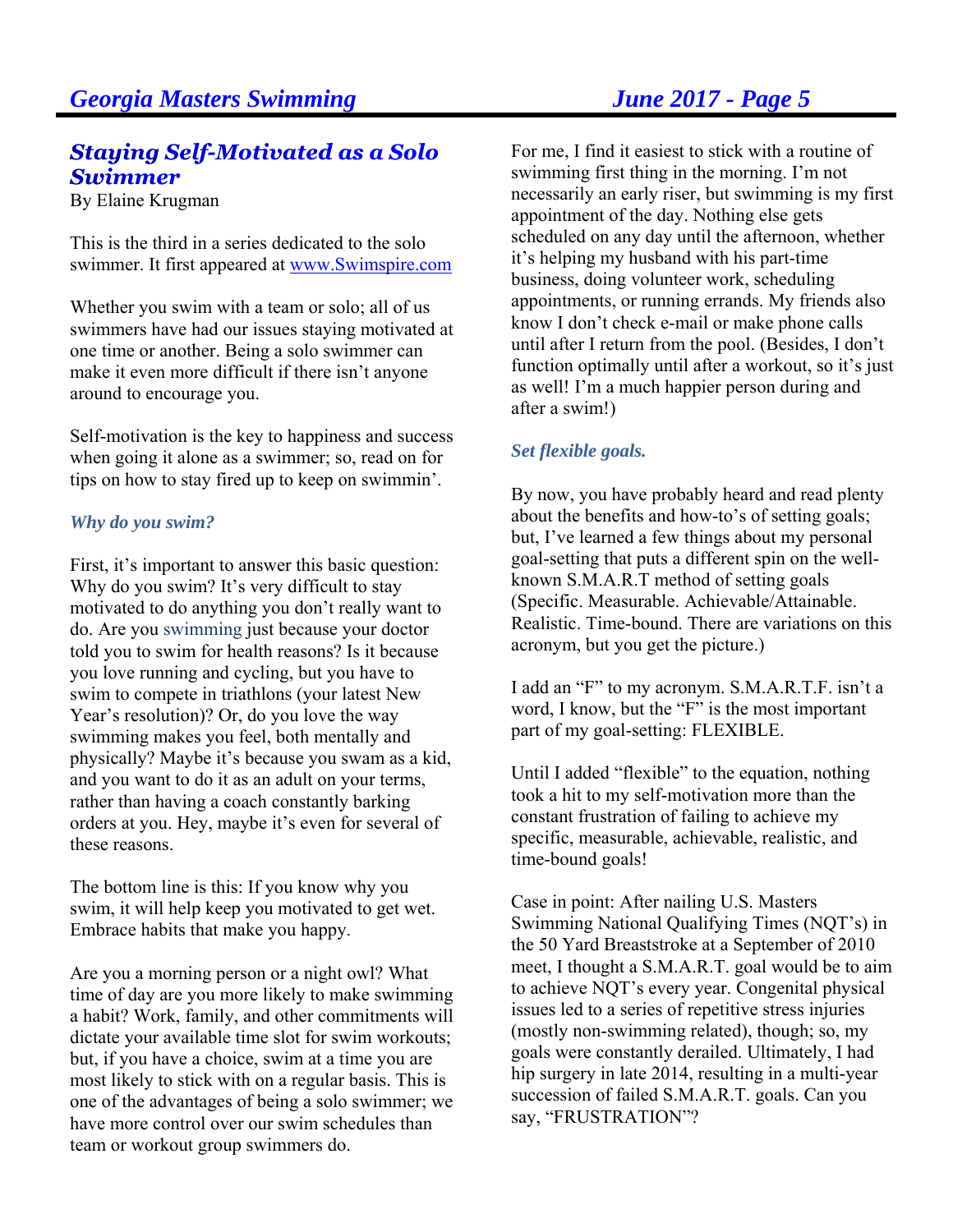The moral of the story? Write your goals in PENCIL! Being flexible will help you stay motivated. If a road-block conspires to keep you from achieving your specific goal, reassess your situation, shift gears; and, start the S.M.A.R.T. process over again.

Although my hip injury prevented me from making NQT's, I still wanted to compete at a swim meet that took place just a few days before my hip surgery. I was unable to kick breaststroke (or kick much of any other stroke for that matter), so I needed to reassess my situation. Rather than miss competing at one of my favorite meets of the year, I got my surgeons approval to compete, and then asked him to write a medical excuse to the chief official explaining I couldn't kick breaststroke. My breaststroke races were swum instead with an in-pool start, breaststroke pulls, and no pull-outs, while my legs flopped behind like an injured frog. The 400 Freestyle was swum without a block start or kicking, and no hard pushes off the walls at each turn. My race times suffered tremendously, but I still won the points I needed to achieve one of my other goals of winning the Georgia Grand Prix Series for my age group. Had I not raced that day, I would have failed at a goal that took the entire year (and several meets) to achieve; and, I would have missed out on a trophy that I now enjoy as a symbol of my perseverance.

### *Set long-term and short-term goals.*

What do you hope to gain from swimming? For me it provides so many physical, mental, and social benefits that my long-term goal is a no-brainer: I want to be able to swim and compete for the rest of my life. In order to be able to achieve that goal, I need to stay healthy and avoid injuries that force me out of the water. Working backwards from there, that long-term goal dictates how I set all of my short-term swimming goals. I may have a goal to make NQT's in breaststroke; but, if my hip starts feeling the effects of my training schedule, I need to reassess, switch gears, and adjust my goals until I'm ready to ramp up again.

Often, my workout goal (a very short-term goal) changes multiple times in a single workout. I may go to the pool on "Fast Friday" with the goal of conquering a USRPT (Ultra Short Race Pace Training) set of breaststroke, but if my hip is fatigued or sore, swimming multiple race-pace 50's of full breaststroke is out of the question. Out goes the kick, and I swim it as breaststroke pulls instead to avoid injury. Then, the remainder of my workout gets adjusted accordingly, depending on how my body feels.

What is your long-term goal? Keep it in mind as you work backwards and break it down into shorter segments; and, remember that flexibility is key!

### *Variety is the spice of life!*

Are you having a difficult time staying motivated because you are bored or burned out with your current swimming routine? Adding variety will help keep things fun and challenging—keys to staying self-motivated.

If you are a lap swimmer who only swims freestyle to stay fit, but you get bored staring at the black line on the bottom of the pool as you swim lap after lap, consider learning another stroke. In addition to taking adult swim lessons or hiring a coach by the hour to teach you, there are plenty of free resources available to teach yourself backstroke, breaststroke, or even butterfly. My favorite videos are at www.GoSwim.TV (you can subscribe for free), but there are also many other good ones on YouTube.

How about entering a competition? Although I highly recommend joining U.S. Masters Swimming (www.usms.org) for their numerous motivating resources (and to be able to compete at USMS swim meets), there are other options available. YMCA has excellent swim programs and competitions, or you could check with your local recreation department. Another option is to compete in your state's annual pool or open water swim meet that is open to all ages (http://stategamesofamerica.com/). If you are 50+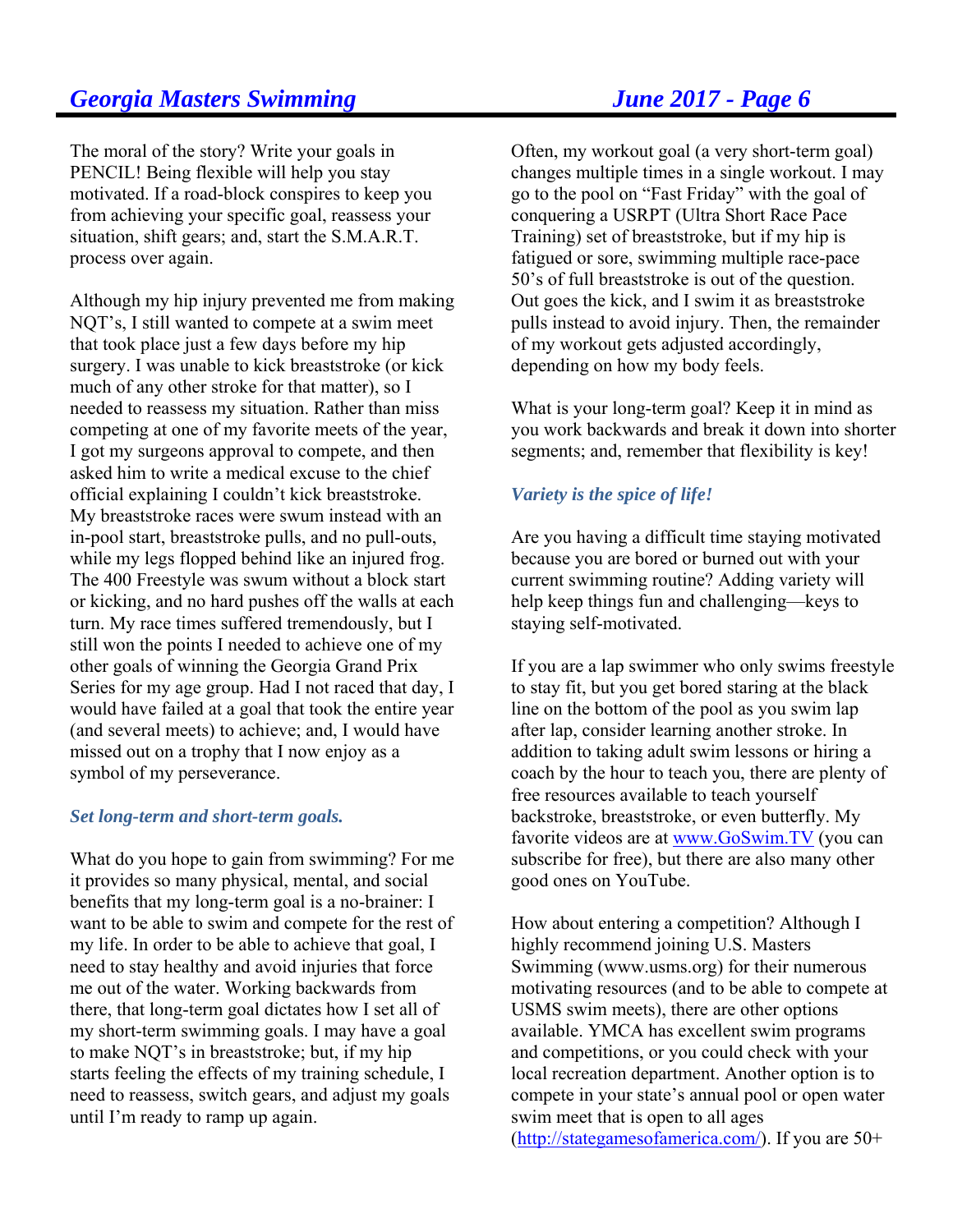years of age, check out your state's senior Olympics program (http://nsga.com/). one of these organizations require you to be an expert swimmer, and you will find competitors of all skill levels and ages at these meets.

Having a competitive event to look forward to will keep you motivated to train and give you a built-in goal to shoot for.

On the flip side, if you are a burned out competitive swimmer, how about changing it up a bit to fire up your motivation? If you are a stroke specialist, give yourself permission to take a year (or season) off from your best stroke and focus on a different one. Can't decide which stroke? Train for the individual medley, and you will get to add three other strokes to your specialty! This give you plenty of training options and adds a lot of variety to your training.

Are you a sprinter? Try long distance events, and add an open water race into your meet line-up for the year. If you are an open water swimmer, see what it's like to race between the lane lines and add a flip turn to your freestyle.

Perhaps your motivation has reached such a low point that you don't even want to get out of bed to swim. If that happens, just think about how good it feels after a workout. You're energized and feel a sense of satisfaction afterwards, right? If you skip your workout, you will deprive yourself of those great, healthy feelings! Get up and just go swim for ten minutes. If after that time your motivation still hasn't kicked in, try doing something fun. Join the water-walkers at the shallow end and socialize with them as you walk laps in the pool, go for a walk on the beach or bodysurf (if you're at the ocean), or get out on deck and do some yoga. ANY exercise will feel better than NO exercise; and, perhaps you will regain your motivation to swim a few laps.



If not, don't beat yourself up; tomorrow is always another day!

Remember, as a solo swimmer, you have complete control over what, where, when, and how you train and swim! Just never take your eye off your longterm goal and forget the "why", because "why" you swim is what will keep you motivated to take the plunge, time after time.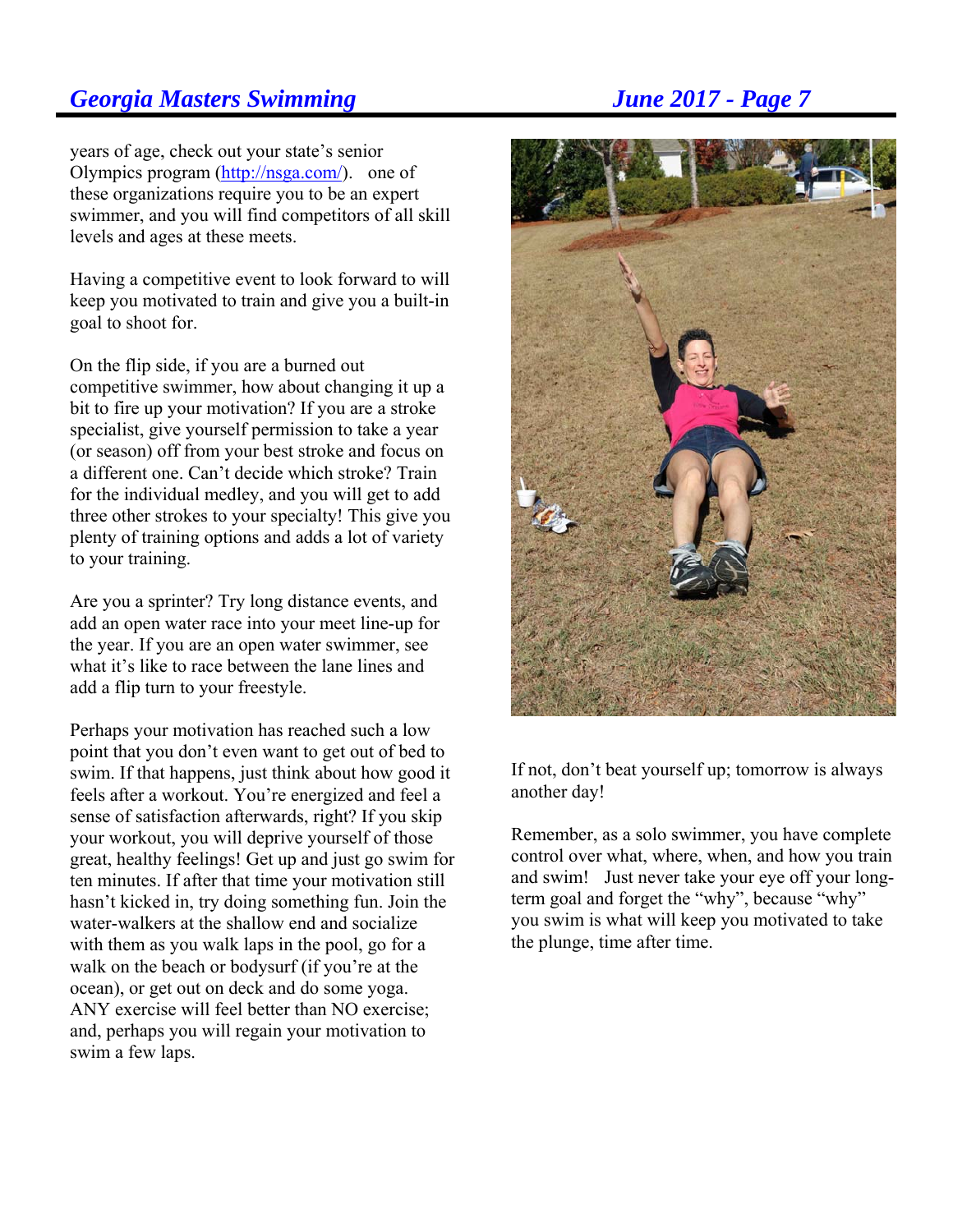| <b>Upcoming Events</b> |
|------------------------|
|------------------------|

| <b>July 2017</b>   |                                                                                                                        |         |                                                                  |  |
|--------------------|------------------------------------------------------------------------------------------------------------------------|---------|------------------------------------------------------------------|--|
| $6*$               | Georgia LMSC Conference Call @ 7:15pm;<br>contact Lisa if you'd like to access the call –<br>Lisa. Watson $@$ ung. edu | $8*$    | Georgia Games Open Water at Lake Acworth<br>www.georgiagames.org |  |
| <b>August 2017</b> |                                                                                                                        |         |                                                                  |  |
|                    | Georgia LMSC Conference Call @ 7:15pm                                                                                  | $2 - 6$ | USMS Summer LC Nationals - Minneapolis,                          |  |
|                    |                                                                                                                        |         | <b>MN</b>                                                        |  |
| September 2017     |                                                                                                                        |         |                                                                  |  |
| $\mathbf{Q}$ *     | Southside Seals Pentathlon - Steve Lunquist<br><b>Aquatic Center</b>                                                   | $9*$    | Georgia LMSC Annual Meeting                                      |  |
| $13 - 17$          | USMS Convention - Dallas, TX                                                                                           | $23*$   | Swim Across America Open Water – Lake                            |  |
|                    |                                                                                                                        |         | Lanier                                                           |  |

 Information on these and other Dixie Zone events can be found on the Dixie Zone website at www.dixiezone.org/Meets.htm. \*Dates in red are Georgia LMSC events.

## *Who Y*=*All Can Call*

| <b>Name</b>           | <b>Title</b>              | <b>Phone</b>       | <b>Email</b>                       |
|-----------------------|---------------------------|--------------------|------------------------------------|
| Rob Copeland          | Long Distance             | $(678)$ 817-1602   | rob copland@comcast.net            |
| Donna Hooe            | Coaches Chair             | $(912) 884 - 6456$ | rdhooe $1$ @juno.com               |
| Sean Fitzgerald       | Vice-Chair                | $(404)$ 496-4422   | seanfit@gmail.com                  |
| <b>Bob Kohmescher</b> | Newsletter Editor         | $(770)$ 722-2192   | bobk340@comcast.net                |
| Ian King              | Member At Large           | $(678)$ 471-8483   | Ianeking roswell@hotmail.com       |
| Elaine Krugman        | Contributing Editor       | $(678) 603 - 1543$ | ekrugman@aol.com                   |
| <b>Bill Lotz</b>      | Member At Large           | $(404)$ 261-1906   | blotz@mindspring.com               |
| David Morrill         | Safety                    | $(770) 862 - 2533$ | latycar@latycar.org                |
| Britta O'Leary        | Member At Large           | $(636)$ 295-3222   | b.boesing@gmail.com                |
| Andy Rettig           | <b>LMSC</b> Registrar     | $(678)$ 417-6411   | $\arcti\frac{g}{\omega}$ gmail.com |
| Ed Saltzman           | Treasurer, Records, Meet  | $(770)$ 442-9075   | swimsalt@bellsouth.net             |
|                       | Sanctions, Communications |                    |                                    |
| <b>Jeff Tacca</b>     | Member At Large           | $(404)$ 256-0733   | jtacca@comcast.net                 |
| <b>Lisa Watson</b>    | <b>LMSC Chair</b>         | $(770)$ 497-1901   | lisa.watson@ung.edu                |
|                       |                           | $(678)717 - 3646$  |                                    |
| Karol Welling         | Secretary                 | $(770)$ 631-9195   | krw83@mindspring.com               |
| John Zeigler          | Fitness                   | $(770)$ 972-7981   | ivzeigler@bellsouth.net            |

## *Swim Websites*

| <b>Name</b>                            | <b>Website</b>                                                   |
|----------------------------------------|------------------------------------------------------------------|
| Athens Bulldog Swim Club               | http://www.athensbulldogs.com                                    |
| Atlanta Rainbow Trout                  | www.atlantarainbowtrout.com/                                     |
| Atlanta Water Jocks                    | www.atlantawaterjocks.com                                        |
| Chastain Park Athletic Club            | www.ChastainParkAthleticClub.org                                 |
| <b>Concourse Athletic Club Masters</b> | https://www.wellbridge.com/concourse-athletic-club/sandy-springs |
| <b>DeKalb Aquatics Masters</b>         | http://daqswim.com                                               |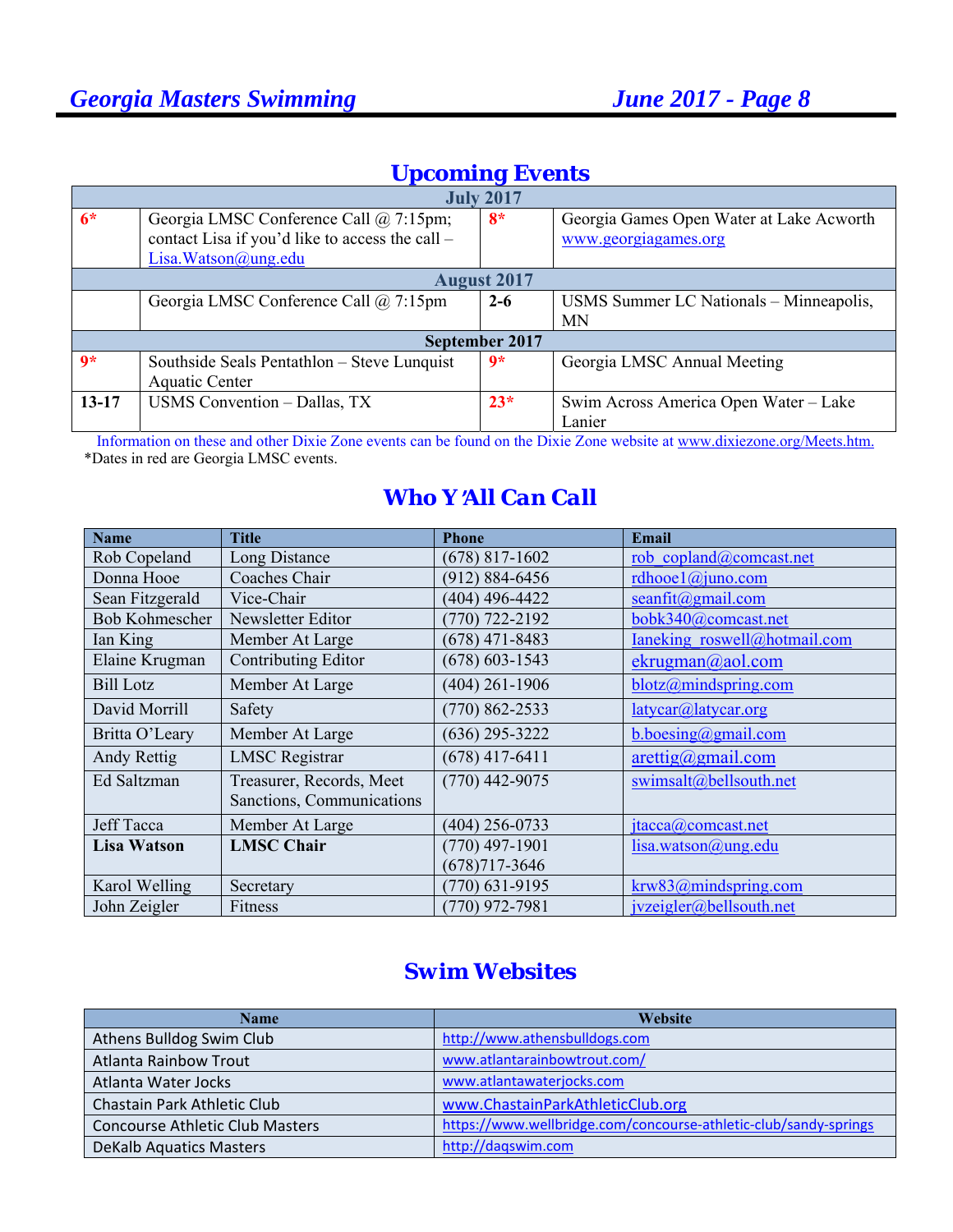| Dixie Zone                              | www.dixiezone.org                              |
|-----------------------------------------|------------------------------------------------|
| <b>Dynamo Masters</b>                   | www.dynamomasters.com/index.html               |
| Frances Meadows Aquatic Center          | http://www.gainesville.org                     |
| <b>Fyns</b>                             | http://www.fynsmasters.com                     |
| Georgia Masters Swimming                | www.georgiamasters.org                         |
| Golden Isles Swimming                   | www.goldenislesswimteam.org                    |
| John P. Thayer YMCA Masters Swim        | www.Columbusymca.com                           |
| Nautical Milers Special Needs Swim Team | http://www.facebook.com/NauticalMilersSwimTeam |
| Northwest Georgia Aquatics              | www.teamunify.com/ganga                        |
| <b>Richmond Hill Swim Club</b>          | http://richmondhillswimclub.com                |
| Savannah Masters                        | http://www.tlb975.wix.com/mastersswimming      |
| <b>Stingrays Masters Swimming</b>       | www.stingraysswimming.com                      |
| Swim Atlanta Masters                    | www.swimatlantamasters.com/                    |
| <b>Swim Macon Masters</b>               | www.swimmacon.com                              |
| Tiftarea Tidal Wave                     | www.tiftareatidalwave.com                      |
| <b>Warner Robins Aquanauts</b>          | http://wraswim.com                             |
| Windy Hill Athletic Club Masters        | http://www.midtown.com/windyhill               |

## *Georgia Teams & Clubs*

| Georgia Clubs                          |             |                         |                                   |
|----------------------------------------|-------------|-------------------------|-----------------------------------|
| Name                                   | Abbr        | Contact                 | Email                             |
| Andrew & Walter Young YMCA             | <b>AWYY</b> | Iilonga Thandiwe        | linz.t@mindspring.com             |
| <b>Atlanta Rainbow Trout</b>           | <b>ART</b>  | Sean Fitzgerald         | seanfit@gmail.com                 |
| Atlanta Water Jocks                    | <b>AWJ</b>  | Lorenzo Benucci         | lbenucci@gmail.com                |
| <b>Brad Akins YMCA Barracudas</b>      | <b>BAYB</b> | <b>Meredith Carroll</b> | meredith@gapiedmontymca.org       |
| Chastain Park Athletic Club            | <b>CPAC</b> | <b>Jim King</b>         | jimkingusa@gmail.com              |
| <b>Concourse Athletic Club Masters</b> | <b>CM</b>   | Nancy Overheim          | cacmasteratl@gmail.com            |
| <b>DeKalb Aquatics Masters</b>         | <b>DAQM</b> | Melissa Wilborn         | dagswim@bellsouth.net             |
| Frances Meadows Aquatic Cnter          | <b>FMAC</b> | <b>Meghan Modisette</b> | mmodisette@gainesville.org        |
| Georgia Masters                        | <b>GAJA</b> | Lisa L Watson           | Lisa. Watson@ung.edu              |
| Golden Tiger Aquatic Club              | <b>GTAC</b> | <b>Nate Rhoads</b>      | nrhoads@brenau.edu                |
| <b>Gwinnett County Masters Club</b>    | <b>GMAC</b> | Destry Dispain          | Destry.Dispain@gwinnettcounty.com |
| John P. Thayer YMCA Masters            | <b>BARM</b> | <b>Scott Balkcum</b>    | sbalkcum@ymcacolumbusga.com       |
| Swim                                   |             |                         |                                   |
| Life Time Swim Georgia                 | <b>LTMS</b> | Ryan Bell               | ryanbell@msn.com                  |
| <b>Nautical Milers Special Needs</b>   | <b>NAUT</b> | <b>Patrick Thoreson</b> | patrick_thoreson@yahoo.com        |
| <b>Swim Team</b>                       |             |                         |                                   |
| Northwest Georgia Aquatics             | <b>NWGA</b> | Karney McNear           | nwgaquatics@gmail.com             |
| Northwest YMCA Grayfins                | YGF         | <b>Muriel Cochran</b>   | murielcochran@gmail.com           |
| <b>Richmond Hill Swim Club</b>         | <b>RHSC</b> | Anne Cutchin            | rhscswimcoach@gmail.com           |
| <b>Stingrays Masters Swimming</b>      | <b>RAY</b>  | lan Goss                | rayscoach@gmail.com               |
| <b>Summit Family YMCA</b>              | SY          | <b>Mike Steele</b>      | mikes@ymcaatlanta.org             |
| <b>Tiftarea Tidal Wave</b>             | <b>TTW</b>  | Dustin Bengston         | tiftareatidalwave@gmail.com       |
| Windy Hill Athletic Club Masters       | <b>WHA</b>  | Keith Berryhill         | keith.berryhill@windyhillclub.com |
| <b>Georgia Superteam (GAJA)</b>        |             |                         |                                   |
| <b>ASL Silverking TRI-Masters</b>      | <b>ASLM</b> | Kathleen Greely         | aslcoachgreely@gmail.com          |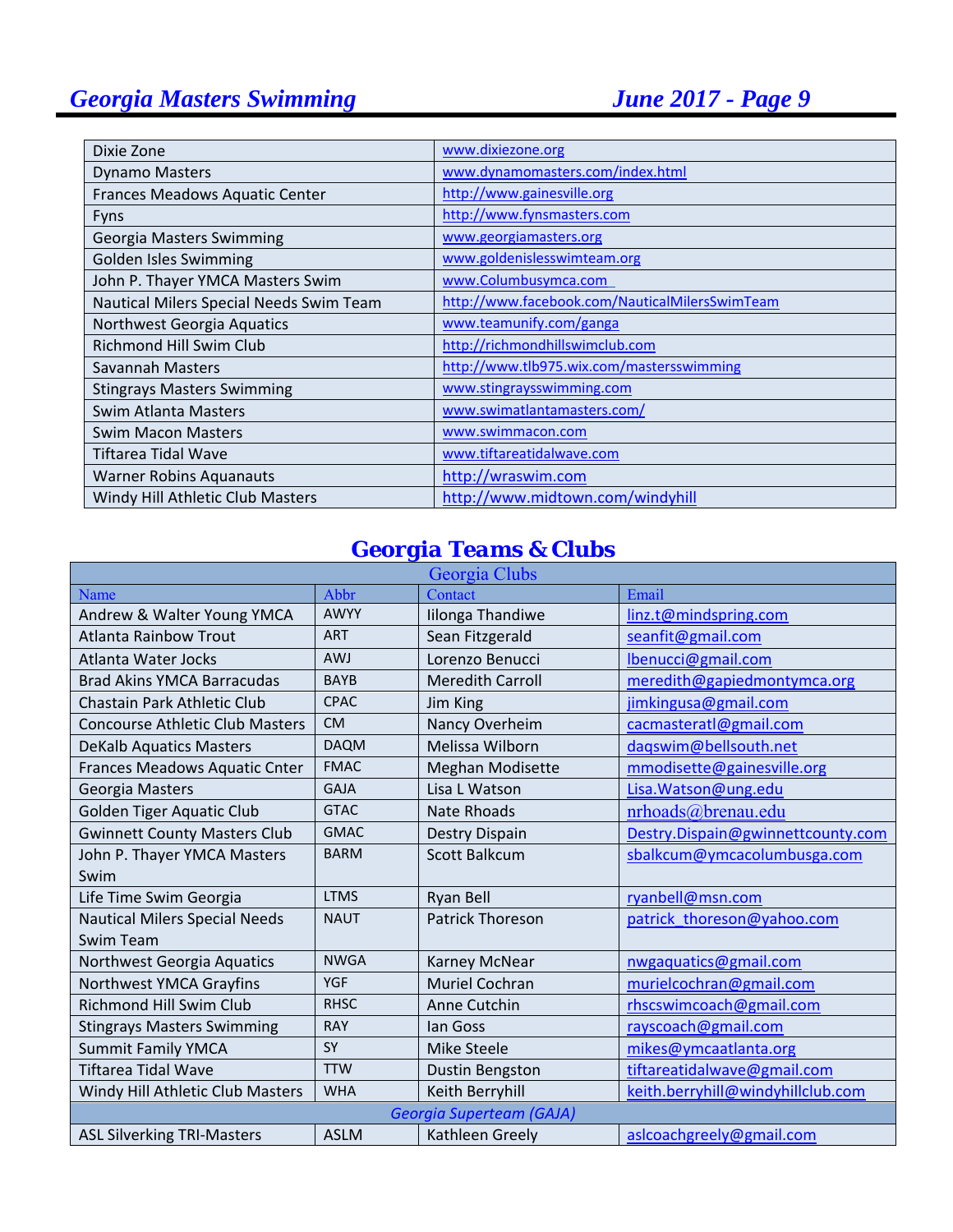| Athens Bulldog Swim Club       | <b>DAWG</b> | <b>Craig Page</b>   | craigwpage@gmail.com     |
|--------------------------------|-------------|---------------------|--------------------------|
| <b>Dynamo Swim Masters</b>     | <b>DYNA</b> | Coach Maria Thrash  | mariat0202@aol.com       |
| <b>Fyns</b>                    | <b>FYNS</b> | Raquel Terroba      | Fyns.coach@gmail.com     |
| Georgia Masters Killer Whales  | <b>GMKW</b> | Lisa Watson         | lisa.watson@ung.edu      |
| Golden Isles Swimming          | <b>GIST</b> | <b>Betty Veater</b> | betty@stmarkstowers.com  |
| Lake & Mountain Hilltoppers    | <b>LMH</b>  | <b>Bill Pave</b>    | wpave@windstream.net     |
| Life Time Swim Alpharetta      | <b>ALPL</b> | <b>Ryan Moss</b>    |                          |
| Life Time Swim Johns Creek     | <b>JCL</b>  | Merrie Copeland     |                          |
| Life Time Swim Woodstock       | <b>WSKL</b> | Elizabeth Gibson    |                          |
| Life Time Swim Atlanta         | <b>ATLL</b> | Lauren Lamb         |                          |
| Life Time Swim Sugarloaf       | <b>SUGL</b> | Jonathan Sims       |                          |
| Savannah Masters               | <b>SAVM</b> | Donna Hooe          | rdhope1@juno.com         |
| Southside Seals                | <b>SSS</b>  | Rob Copeland        | rob copeland@comcast.net |
| <b>Stingrays Masters</b>       | <b>RAYS</b> | lan Goss            | rayscoach@gmail.com      |
| Swim Atlanta Masters           | <b>SAMS</b> | <b>Scott Davis</b>  | scot@swimatlanta.com     |
| <b>Swim Macon Masters</b>      | <b>SMM</b>  | <b>Tana Selby</b>   | tanatanas@bellsouth.net  |
| <b>Warner Robins Aquanauts</b> | <b>WRAM</b> | Daniel Murray       | coach@wraswim.com        |

## **Athletes Without Limits Swimming Nationals**

Patrick Thoreson is coordinating an important event at the Cherokee County Aquatic Cdenter July 7-9 -- **the Athletes Without Limits Swimming Nationals**. The 2017 Athletes Without Limits (AWL) Long Course and Open Water Swimming National Championships is the firstever opportunity for all swimmers with an Intellectual or Developmental Disability (IDD) to compete against their peers. The event will host swimmers in three classes:

- 1. Intellectual Disability (S14)
- 2. Down Syndrome
- 3. Autism + (for those with Autism who do not meet the S14 eligibility criteria)

Here's the link to their web page -

http://www.athleteswithoutlimits.org/event/2017swimmingnationals

They will need lots of volunteers to successfully conduct this meet.

**1) Volunteers for Indoor Pool events:** (Cherokee County Aquatic Center: Friday July 7th and Sunday July 9th):

We'll need some volunteers to help us with the timing, running results back from the timers, putting up the results and organizing the awards (medals, ribbons, and results labels), and some responsible/organized folks to fill in as Clerk of Course (and other jobs); coffee, refreshments and food will be provided to volunteers :-)